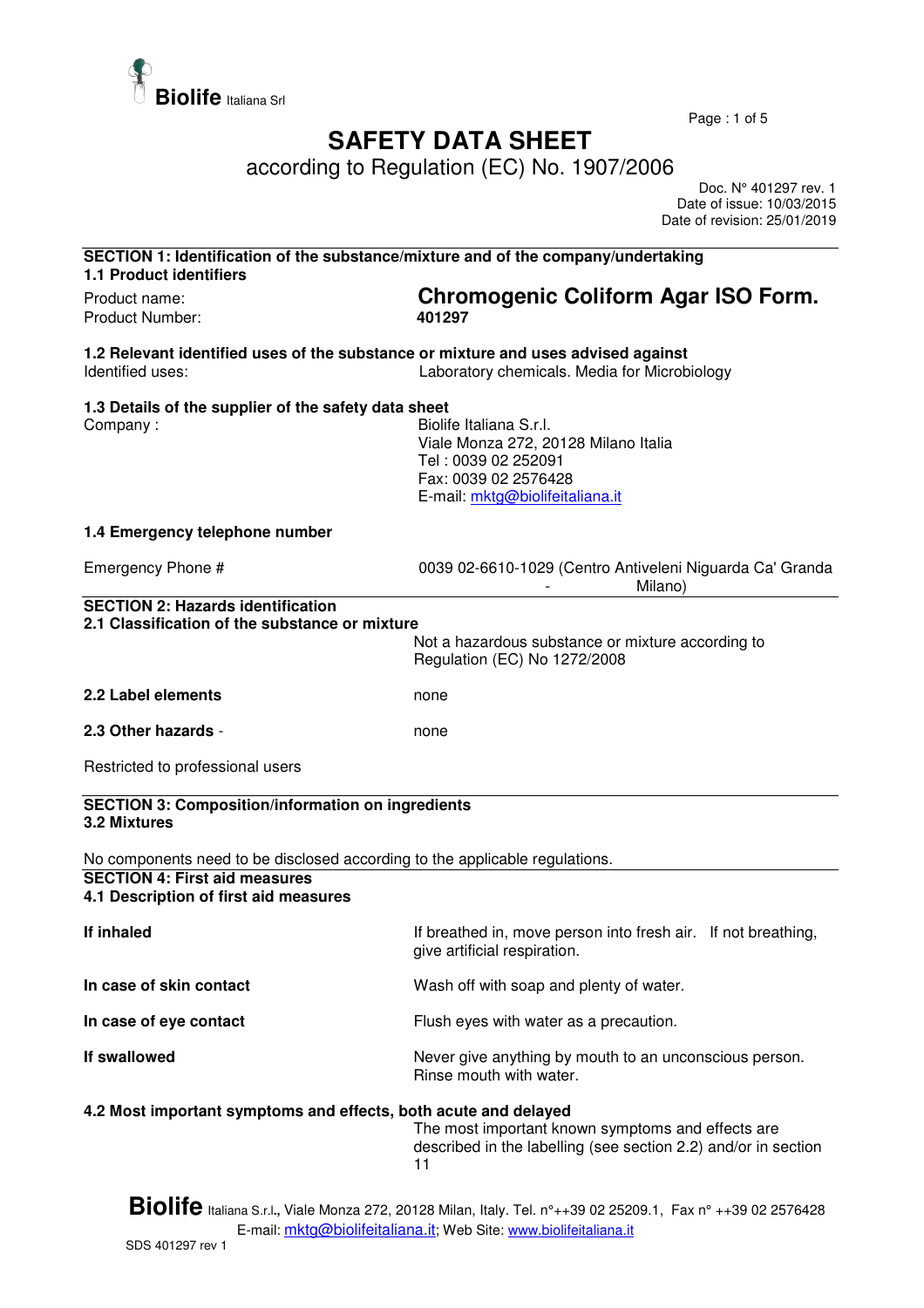

Page : 2 of 5

| 4.3 Indication of any immediate medical attention and special treatment needed |  |
|--------------------------------------------------------------------------------|--|
| no data available                                                              |  |

| <b>SECTION 5: Fire fighting measures</b>                                          |                                                                                                                                                                |
|-----------------------------------------------------------------------------------|----------------------------------------------------------------------------------------------------------------------------------------------------------------|
| 5.1 Extinguishing media                                                           |                                                                                                                                                                |
| Suitable extinguishing media                                                      | Use water spray, alcohol-resistant foam, dry chemical or<br>carbon dioxide.                                                                                    |
| 5.2 Special hazards arising from the substance or mixture                         |                                                                                                                                                                |
|                                                                                   | Carbon oxides, Hydrogen chloride gas, Sodium oxides                                                                                                            |
| 5.3 Advice for fire-fighters                                                      | Wear self contained breathing apparatus for fire fighting if<br>necessary.                                                                                     |
| 5.4 Further information                                                           | no data available                                                                                                                                              |
| <b>SECTION 6: Accidental release measures</b>                                     |                                                                                                                                                                |
| 6.1 Personal precautions, protective equipment and emergency procedures           | Avoid dust formation. Avoid breathing vapours, mist or gas.<br>For personal protection see section 8.                                                          |
| <b>6.2 Environmental precautions</b>                                              | Do not let product enter drains.                                                                                                                               |
| 6.3 Methods and materials for containment and cleaning up                         |                                                                                                                                                                |
|                                                                                   | Sweep up and shovel. Keep in suitable, closed containers for<br>disposal.                                                                                      |
| 6.4 Reference to other sections                                                   | For disposal see section 13.                                                                                                                                   |
| <b>SECTION 7: Handling and storage</b>                                            |                                                                                                                                                                |
| 7.1 Precautions for safe handling                                                 | Provide appropriate exhaust ventilation at places where dust<br>is formed. Normal measures for preventive fire protection.<br>For precautions see section 2.2. |
| 7.2 Conditions for safe storage, including any incompatibilities                  |                                                                                                                                                                |
|                                                                                   | Keep container tightly closed in a dry and well-ventilated<br>place. Store in cool place. Hygroscopic.                                                         |
| 7.3 Specific end use(s)                                                           | Apart from the uses mentioned in section 1.2 no other<br>specific uses are stipulated                                                                          |
|                                                                                   |                                                                                                                                                                |
| <b>SECTION 8: Exposure controls/personal protection</b><br>8.1 Control parameters |                                                                                                                                                                |
| Components with workplace control parameters                                      |                                                                                                                                                                |
|                                                                                   | It doesn't contain substances with occupational exposure<br>limit value.                                                                                       |
| 8.2 Exposure controls<br>Appropriate engineering controls                         | General industrial hygiene practice.                                                                                                                           |
| Personal protective equipment                                                     |                                                                                                                                                                |
| Eye/face protection                                                               | Use equipment for eye protection tested and approved under<br>appropriate government standards such as NIOSH (US) or<br>EN 166(EU).                            |
| <b>Skin protection</b>                                                            | Handle with gloves. Gloves must be inspected prior to use.<br>Use proper glove removal technique (without touching                                             |

**Biolife** Italiana S.r.l**.,** Viale Monza 272, 20128 Milan, Italy. Tel. n°++39 02 25209.1, Fax n° ++39 02 2576428 E-mail: <u>mktg@biolifeitaliana.it</u>; Web Site: www.biolifeitaliana.it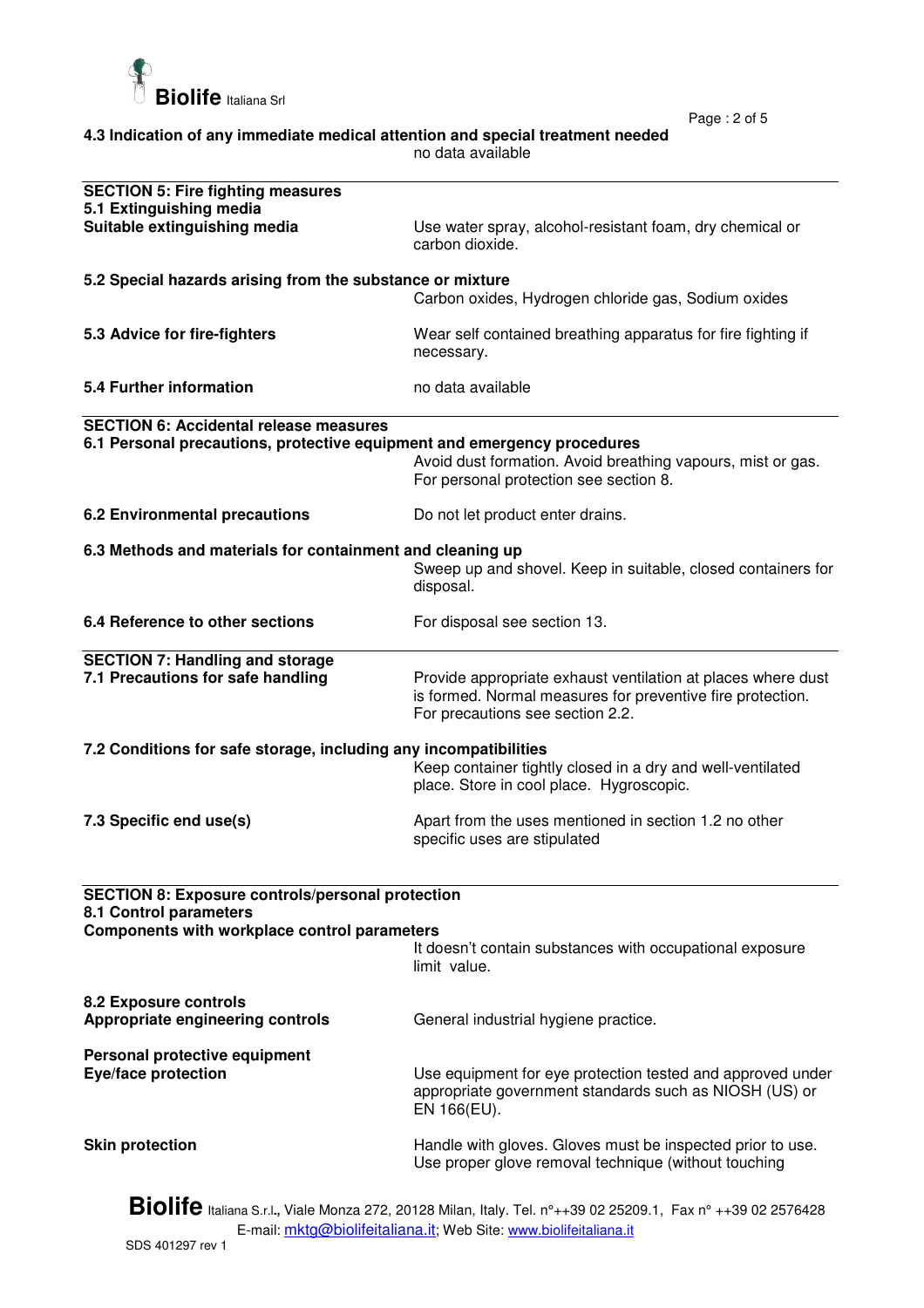

 Page : 3 of 5 glove's outer surface) to avoid skin contact with this product. Dispose of contaminated gloves after use in accordance with applicable laws and good laboratory practices. Wash and dry hands. The selected protective gloves have to satisfy the specifications of EU Directive 89/686/EEC and the standard EN 374 derived from it. **Body Protection**  Choose body protection in relation to its type, to the concentration and amount of dangerous substances, and to the specific work-place. The type of protective equipment must be selected according to the concentration and amount of the dangerous substance at the specific workplace. **Respiratory protection Respiratory protection is not required. Where protection from** nuisance levels of dusts are desired, use type N95 (US) or type P1 (EN 143) dust masks. Use respirators and components tested and approved under appropriate government standards such as NIOSH (US) or CEN (EU).

## **Control of environmental exposure** Do not let product enter drains.

| <b>SECTION 9: Physical and chemical properties</b>        |                                              |  |  |
|-----------------------------------------------------------|----------------------------------------------|--|--|
| 9.1 Information on basic physical and chemical properties |                                              |  |  |
| a) Appearance Form:                                       | powder                                       |  |  |
| Colour:                                                   | no data available                            |  |  |
| b) Odour                                                  | no data available                            |  |  |
| c) Odour Threshold                                        | no data available                            |  |  |
| d) pH                                                     | no data available                            |  |  |
| e) Melting point/freezing                                 |                                              |  |  |
| point                                                     | no data available                            |  |  |
| f) Initial boiling point and                              |                                              |  |  |
| boiling range                                             | no data available                            |  |  |
| g) Flash point                                            | no data available                            |  |  |
| h) Evaporation rate                                       | no data available                            |  |  |
| i) Flammability (solid, gas)                              | no data available                            |  |  |
| j) Upper/lower                                            |                                              |  |  |
| flammability or                                           |                                              |  |  |
| explosive limits                                          | no data available                            |  |  |
| k) Vapour pressure                                        | no data available                            |  |  |
| I) Vapour density                                         | no data available                            |  |  |
| m) Relative density                                       | no data available                            |  |  |
| n) Water solubility                                       | no data available                            |  |  |
| o) Partition coefficient: n-octanol/                      |                                              |  |  |
| water                                                     | no data available                            |  |  |
| p) Auto-ignition temperature                              | no data available                            |  |  |
| q) Decomposition temperature                              | no data available                            |  |  |
| r) Viscosity                                              | no data available                            |  |  |
| s) Explosive properties                                   | no data available                            |  |  |
| t) Oxidizing properties                                   | no data available                            |  |  |
| 9.2 Other safety information                              | no data available                            |  |  |
| <b>SECTION 10: Stability and reactivity</b>               |                                              |  |  |
| 10.1 Reactivity                                           | no data available                            |  |  |
| <b>10.2 Chemical stability</b>                            | Stable under recommended storage conditions. |  |  |

**Biolife** Italiana S.r.l**.,** Viale Monza 272, 20128 Milan, Italy. Tel. n°++39 02 25209.1, Fax n° ++39 02 2576428 E-mail: mktg@biolifeitaliana.it; Web Site: www.biolifeitaliana.it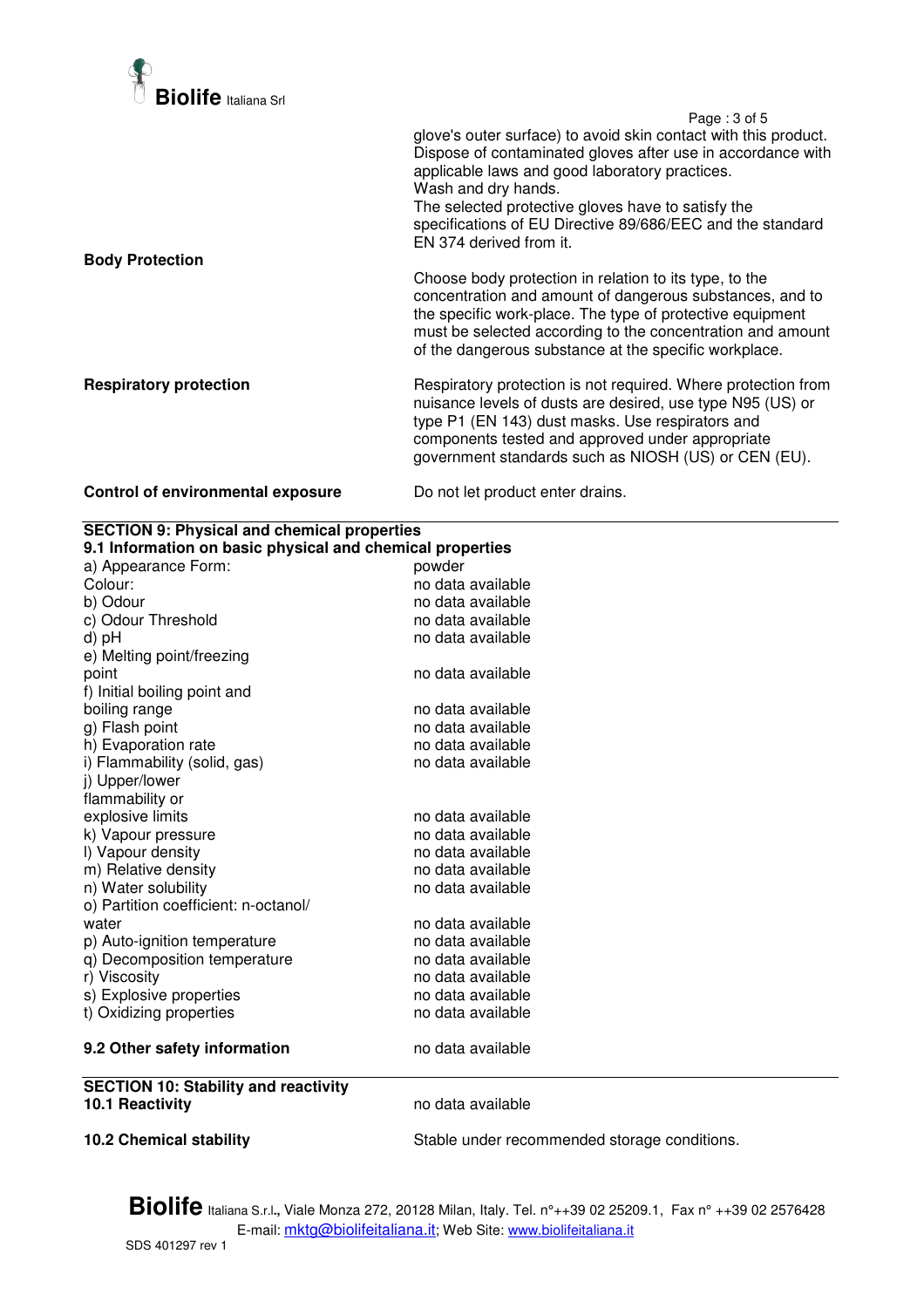

|                                                                                                                                                                                       | Page: 4 of 5                                                                                                                                                        |
|---------------------------------------------------------------------------------------------------------------------------------------------------------------------------------------|---------------------------------------------------------------------------------------------------------------------------------------------------------------------|
| 10.3 Possibility of hazardous reactions                                                                                                                                               | no data available                                                                                                                                                   |
| 10.4 Conditions to avoid                                                                                                                                                              | no data available                                                                                                                                                   |
| 10.5 Incompatible materials                                                                                                                                                           | Strong oxidizing agents                                                                                                                                             |
| 10.6 Hazardous decomposition products                                                                                                                                                 | Other decomposition products - no data available In the<br>event of fire: see section 5                                                                             |
| <b>SECTION 11: Toxicological information</b><br>11.1 Information on toxicological effects<br><b>Acute toxicity</b>                                                                    | no data available                                                                                                                                                   |
| <b>Skin corrosion/irritation</b>                                                                                                                                                      | no data available                                                                                                                                                   |
| Serious eye damage/eye irritation                                                                                                                                                     | no data available                                                                                                                                                   |
| Respiratory or skin sensitisation                                                                                                                                                     | no data available                                                                                                                                                   |
| Germ cell mutagenicity                                                                                                                                                                | no data available                                                                                                                                                   |
| Carcinogenicity                                                                                                                                                                       | IARC: No component of this product present at levels greater<br>than or equal to 0.1% is identified as probable, possible or<br>confirmed human carcinogen by IARC. |
| <b>Reproductive toxicity</b>                                                                                                                                                          | no data available                                                                                                                                                   |
| Specific target organ toxicity - single exposure                                                                                                                                      | no data available                                                                                                                                                   |
| Specific target organ toxicity - repeated exposure<br>no data available                                                                                                               |                                                                                                                                                                     |
| <b>Aspiration hazard</b>                                                                                                                                                              | no data available                                                                                                                                                   |
| <b>Additional Information</b><br>RTECS: Not available<br>To the best of our knowledge, the chemical, physical, and toxicological properties have not been<br>thoroughly investigated. |                                                                                                                                                                     |
| <b>SECTION 12: Ecological information</b><br>12.1 Toxicity                                                                                                                            | no data available                                                                                                                                                   |
| 12.2 Persistence and degradability                                                                                                                                                    | no data available                                                                                                                                                   |
| 12.3 Bio accumulative potential                                                                                                                                                       | no data available                                                                                                                                                   |
| 12.4 Mobility in soil                                                                                                                                                                 | no data available                                                                                                                                                   |
| 12.5 Results of PBT and vPvB assessment                                                                                                                                               | PBT/vPvB assessment not available as chemical safety<br>assessment not required/not conducted                                                                       |
| 12.6 Other adverse effects                                                                                                                                                            | no data available                                                                                                                                                   |
| <b>SECTION 13: Disposal considerations</b><br>13.1 Waste treatment methods<br><b>Product</b>                                                                                          | Offer surplus and non-recyclable solutions to a licensed<br>disposal company.                                                                                       |